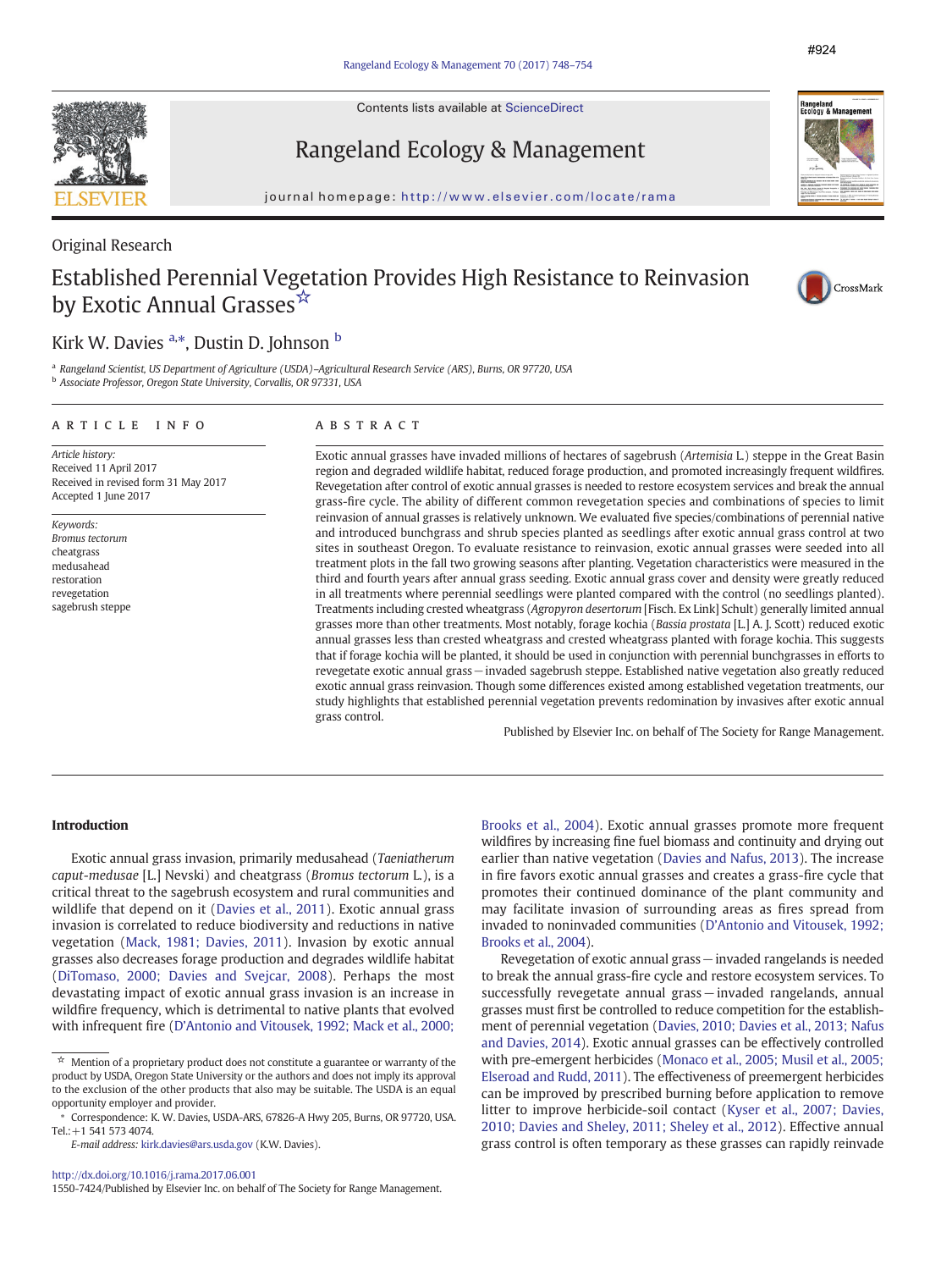treated areas ([Monaco et al., 2005; Kyser et al., 2007](#page-6-0)). Therefore, after successful control of annual grasses, it is imperative to establish perennial vegetation to limit reinvasion.

Individual and combinations of perennial species likely vary in their effectiveness at limiting annual grass reinvasion. The introduced bunchgrass, crested wheatgrass (Agropyron desertorum [Fisch. Ex Link] Schult), successfully competes with exotic annual grasses ([Miller,](#page-6-0) [1956; Arredondo et al., 1998; McAdoo et al., 2017](#page-6-0)) and can limit their spread ([Davies et al., 2010\)](#page-5-0). Crested wheatgrass has been used successfully to prevent reinvasion ([Davies, 2010; Davies et al., 2014](#page-5-0)), but the ability of other introduced species such as the half-shrub, forage kochia (Bassia prostata [L.] A.J. Scott), to reduce reinvasion is largely unknown. Forage kochia has been shown to reduce exotic annual grasses in case studies ([Monaco et al., 2003\)](#page-6-0). The use of introduced species in revegetation of sagebrush steppe communities is controversial [\(Davies](#page-5-0) [et al., 2011](#page-5-0)). Introduced species can form near-monocultures [\(Pyke,](#page-6-0) [1990\)](#page-6-0) and can be highly competitive with native plants [\(Heinrichs](#page-5-0) [and Bolton, 1950; Schuman et al., 1982; Gunnell et al., 2010](#page-5-0)). Thus, there is a desire to revegetate annual grass−invaded sagebrush communities with native vegetation [\(Davies et al., 2015](#page-5-0)). Established native vegetation can also be competitive with exotic annuals [\(Clausnitzer et al., 1999; Chambers et al., 2007\)](#page-5-0). However, information regarding the ability of native vegetation to prevent reinvasion after exotic annual grass control is generally lacking.

The purpose of this study was to evaluate the ability of some common native and introduced revegetation species and species mixes to suppress reinvasion by exotic annual grasses after annual grass control. Our objectives were to determine 1) if establishing commonly used species/species mixes reduced exotic annual grass density and cover; 2) if the ability of grass-shrub combinations to suppress exotic annual grasses depended on whether plants were native, introduced, or a combination of native and introduced species; and 3) which introduced species (crested wheatgrass or forage kochia) suppressed exotic annual grass more and if suppression was greater when planted together. We hypothesized that 1) established perennial vegetation would limit exotic annual grass reinvasion, 2) an introduced grass-shrub combination would limit exotic annual grass reinvasion more than a native or an introduced-native grass-shrub combination, and 3) crested wheatgrass and crested wheatgrass-forage kochia combination would suppress exotic annual grass reinvasion more than forage kochia.

#### Methods

#### Study Sites

The study was conducted in southeast Oregon at two sites: the Buck Mountain site and the Warm Springs site located about 65 km southeast and 57 km east of Burns, Oregon, respectively. Climate is typical of the northwest Great Basin with cool, wet winters and hot, dry summers. Long-term (1981−2010) average annual precipitation was 287 and 284 mm at Buck Mountain and Warm Springs, respectively [\(PRISM,](#page-6-0) [2017\)](#page-6-0). Crop-year (1 October–30 September) precipitation for Buck Mountain was 130%, 72%, 88%, 66%, 94%, and 94% of the long-term average for 2010−2011, 2011−2012, 2012−2013, 2013−2014, 2014−2015, and 2015−2016, respectively [\(PRISM, 2017](#page-6-0)). Crop-year precipitation for Warm Springs was 128%, 75%, 96%, 65%, 104%, and 96% of the long-term average for these same time periods [\(PRISM,](#page-6-0) [2017\)](#page-6-0). The ecological site at Buck Mountain and Warm Springs was SR Clayey 9-12 PZ (R010XC021OR) and SR Shallow 9-12 PZ (R010XC035OR), respectively [\(NRCS, 2017](#page-6-0)). The potential natural vegetation at both sites was dominated by Wyoming big sagebrush (Artemisia tridentata ssp. wyomingensis [Beetle & A. Young] S. L. Welsh) and bluebunch wheatgrass (Pseudoroegneria spicata [Pursh] Á. Löve) with some Thurber's needlegrass (Achnatherum thurberianum [Piper] Barkworth) ([NRCS, 2017](#page-6-0)). Soils at Buck Mountain were well

drained and ~70 cm deep before encountering a restrictive layer of bedrock. Soils at Warm Springs were also well drained and ~50 cm deep before encountering weathered bedrock. Both sites were relatively flat  $(< 2\%)$  and 1235 m (Buck Mountain) and 1147 m (Warm Springs) above sea level. Exotic annual grasses, medusahead and cheatgrass, dominated both sites. Both sites had burned in wildfires in the 15 yr before treatment implementation.

#### Experimental Design and Measurements

Treatments were applied at two sites and at each site, arranged in a randomized complete block design with four replications. Before planting seedlings, glyphosate (Pronto Big N' Tuf) was applied at 560 g ai⋅ha<sup>-1</sup> in May 2010 and then imazapic (Panoramic, Alligare, LLC, Opelika, AL) was applied at 87.5 g ai∙ha−<sup>1</sup> in early October 2010 to all plots to control exotic annual grasses. Herbicide treatments fully controlled (100%) exotic annual grasses for the 2011 growing season. Fences were constructed at each site to exclude livestock and wildlife. Treatments were applied to  $5 \times 5$  m plots and included 1) unplanted control (control), 2) crested wheatgrass (crested), 3) crested wheatgrass and forage kochia (crested-kochia), 4) forage kochia (kochia), 5) bluebunch wheatgrass and Wyoming big sagebrush (bluebunch-sage), and 6) crested wheatgrass and Wyoming big sagebrush (crested-sage). There was a 1-m buffer between treatment plots. All species were planted as seedlings grown in cone containers (3.8-cm upper diameter and 21-cm tall). Seedlings were started in July 2010 in a greenhouse at the Eastern Oregon Agricultural Research Center in Burns, Oregon. Approximately half of the seedlings were planted in November 2010, and the other half was planted in March 2011. Seedlings were planted at a density of 10 plants⋅m<sup>-2</sup> when one species was planted. When two species were planted together, each was planted at a density of 5 plants∙m<sup>-2</sup>. Seedlings were planted at a high density to ensure sites would be fully occupied. As plants grow larger, they can self-thin to the appropriate level for the site [\(Mueggler and Blaisdell, 1955\)](#page-6-0). In the fall of 2012, exotic annual grass (medusahead and cheatgrass) was hand broadcast seeded at 500 PLS⋅m<sup>-2</sup> across treatment plots. Exotic annual grass seed was collected from the infestation surrounding each study site; thus, seed composition was representative of the study site. Annual grasses were seeded into treatment plots to ensure that treatments received similar levels of propagule pressure.

Vegetation characteristics were sampled in June of 2015 and 2016. Vegetation foliar cover and density were measured by species in sixteen  $40\times50$  cm quadrats (0.2 m<sup>2</sup>) per treatment plot. Litter cover and bare ground were also measured in the 40  $\times$  50 cm quadrats. The 40  $\times$  50 cm quadrats were demarcated into 1%, 5%, 10%, 25%, and 50% segments to increase the accuracy of cover estimates. Plants were included for density estimates if they were rooted inside the  $40 \times 50$  cm quadrats. Quadrats were located at 1-m intervals on four 5-m transects (starting at 1 m and ending at 4 m), resulting in four quadrats per transect. The 5-m transects were positioned at 1-m intervals in each treatment plot (starting at 1 m and ending at 4 m).

#### Statistical Analyses

Repeated-measures analysis of variance (ANOVA) employing the mixed models procedure (Proc Mixed SAS v. 9.4, SAS Institute, Cary, NC) was used to compare treatments. Year was the repeated variable, treatment was considered a fixed variable, and site, replication, and site  $\times$  treatment interaction were treated as random effect variables in analyses. Akaike information criteria were used to select the appropriate covariance structure (compound symmetry) for repeatedmeasures ANOVAs ([Littell et al., 1996\)](#page-5-0). For analyses, vegetation was separated into the following groups: exotic annual grass, perennial bunchgrass, Sandberg bluegrass (Poa secunda J. Presl), perennial forbs, annual forbs, and shrubs. Sandberg bluegrass was treated as a separate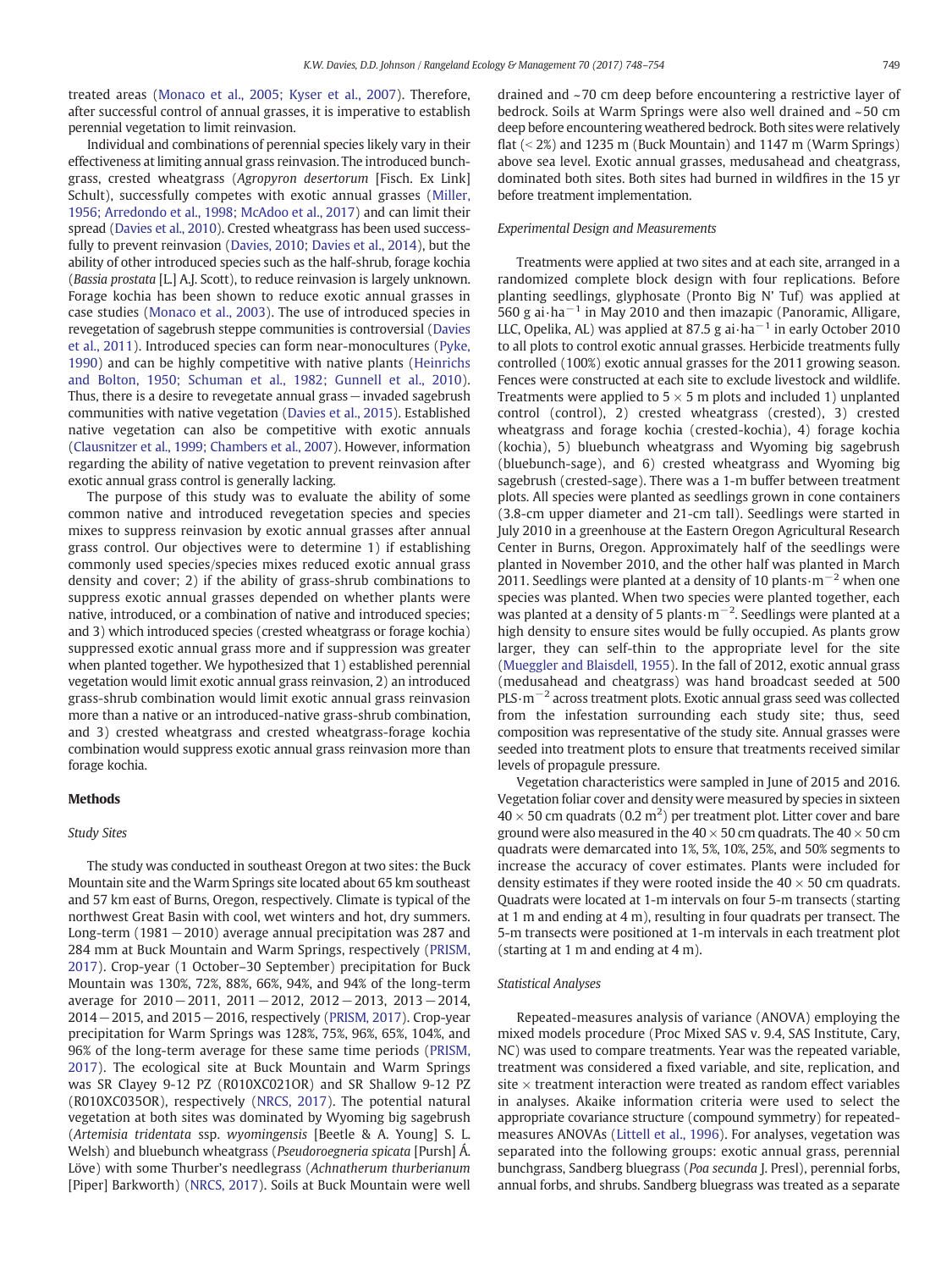group from the other bunchgrasses because it is much smaller and matures earlier. The shrub group included sagebrush and forage kochia. Data that violated assumption of ANOVAs were square root transformed to better meet assumptions. In analyses, the control was compared with other treatments, the grass-shrub treatments were compared with one another, and the introduced species planted singularly and together were compared to address our hypotheses. Treatment means were separated using Fisher's Protected LSD method. Treatment means were considered different at  $\alpha = 0.05$  and reported with standard errors (S.E.).

#### Results

#### Control Compared with Other Treatments

Exotic annual grass cover was 5−86 times greater in the control treatment than the other treatments (Fig. 1A;  $P < 0.001$ ). Perennial bunchgrass cover was less in the control treatment than the other treatments ( $P < 0.050$ ), except the control did not differ from the bluebunchsage treatment ( $P = 0.886$ ). Sandberg bluegrass and perennial forb cover did not differ between the control and other treatments ( $P >$ 0.050). The control had greater annual forb cover compared with the other treatments ( $P < 0.005$ ), except it did not differ from the kochia treatment ( $P = 0.439$ ). Total herbaceous cover was greater in the



Fig. 1. Average exotic annual grass foliar cover (A) and density (B) with standard error across treatments summarized for 2015 and 2016. Treatments were planted with seedlings after exotic annual grass control, 2 yr later seeded with exotic annual grasses, and then sampled in the third and fourth years after seeding. Control indicates no vegetation planted; Bluebunch-sage, bluebunch wheatgrass and Wyoming big sagebrush seedlings planted; Crested, crested wheatgrass seedlings planted; Crested-sage, crested wheatgrass and Wyoming big sagebrush seedlings planted; Crested-kochia, crested wheatgrass and forage kochia seedlings planted; Kochia, forage kochia seedlings planted.

control treatment compared with the other treatments ( $P < 0.001$ ). Bare ground was less in the control compared with the other treatments ( $P < 0.050$ ). Litter was greater in the control than the crested-kochia and kochia treatments ( $P = 0.031$  and 0.008) but did not differ between the control treatment and crested and crested-sage treatments ( $P = 0.093$ ) and 0.204). Litter was less in the control compared with the bluebunch-sage and crested-sage treatments ( $P = 0.032$ ). Shrub cover was less in the control treatment compared with the other treatments  $(P < 0.001)$ , except it did not differ from the crested treatment (P = 0.960). The site  $\times$  treatment and year  $\times$  treatment interaction did not influence any cover response variables ( $P > 0.050$ ).

Exotic annual grass density was 24−93 times greater in the control treatment compared with the other treatments (Fig. 1B;  $P < 0.001$ ). Perennial bunchgrass density was less in the control than other treatments  $(P < 0.050)$ , except the control did not differ from the bluebunch-sage and kochia treatments ( $P = 0.554$  and 0.182). Sandberg bluegrass and perennial forb density did not differ between the control and other treatments ( $P > 0.050$ ). Annual forb density was 6−17 times greater in the control than other treatments ( $P < 0.001$ ). Shrub density was less in the control than the other treatments ( $P < 0.050$ ), except the crested treatment ( $P = 0.998$ ). The site  $\times$  treatment and  $year \times treatment$  interaction did not influence any density response variables ( $P > 0.050$ ).

#### Grass-Shrub Combinations

Exotic annual grass and perennial bunchgrass cover varied among treatments (see [Fig. 2A](#page-3-0) and B;  $P = 0.037$  and 0.033). Exotic annual grass cover was 2.4−3.4-fold greater in the bluebunch-sage treatment compared with the crested-kochia and crested-sage treatments ( $P =$ 0.035 and 0.018) but did not differ between the crested-kochia and crested-sage treatments ( $P = 0.508$ ). Exotic annual grass cover, however, was relatively low  $\left( < 2\% \right)$  in all grass-shrub combinations. Perennial bunchgrass cover was 4.9−7.7-fold greater in the crested-sage and crested-kochia treatments compared with the bluebunch-sage treatment ( $P = 0.050$  and 0.014). We did not detect a statistically significant difference in perennial bunchgrass cover between the crested-kochia and crested-sage treatments ( $P = 0.071$ ). Sandberg bluegrass, perennial forb, and annual forb cover did not vary among treatments ( $P = 0.398$ , 0.241, and 0.199). Total herbaceous vegetation cover and litter varied among grass-shrub combinations ( $P = 0.012$  and 0.043). Total herbaceous vegetation cover was 2.6 and 2.9 times greater in the crestedkochia treatment than the crested-sage and bluebunch-sage treatments  $(P = 0.009$  and 0.007) but did not differ between the crested-sage and bluebunch-sage treatments ( $P = 0.716$ ). Litter was less in the crestedkochia treatment than the bluebunch-sage and crested-sage treatments  $(P = 0.026$  and 0.030), but we did not detect a difference between the crested-sage and bluebunch-sage treatments ( $P = 0.884$ ). Bare ground did not differ among treatments ( $P= 0.095$ ). Shrub cover (sagebrush and forage kochia) varied among treatments ( $P = 0.001$ ). Shrub cover was 4.8 − 5.3 times greater in the bluebunch-sage (31.9%  $\pm$  2.5%) and crested-sage (35.0%  $\pm$  3.1%) treatments compared with the crestedkochia (6.6%  $\pm$  2.6%) treatment (P = 0.001 and 0.001) but did not differ between the bluebunch-sage and crested-sage treatments ( $P = 0.311$ ).

Exotic annual grass density did not differ among grass-shrub combi-nations ([Fig. 2](#page-3-0)C;  $P = 0.717$ ). Perennial bunchgrass density varied among grass-shrub combinations [\(Fig. 2](#page-3-0)D;  $P = 0.035$ ). Perennial bunchgrass density was 2.8 and 4.5 times greater in the crested-kochia treatment compared with the crested-sage and bluebunch-sage treatments  $(P = 0.038$  and 0.017) but did not differ between the crested-sage and bluebunch-sage treatments ( $P = 0.412$ ). Sandberg bluegrass, perennial forb, and annual forb density did not vary among grass-shrub combinations ( $P = 0.315, 0.130$ , and 0.130). We did not detect a difference in shrub density among grass-shrub combinations ( $P = 0.385$ ). The site  $\times$  treatment and year  $\times$  treatment interaction did not influence vegetation cover and density  $(P > 0.050)$ .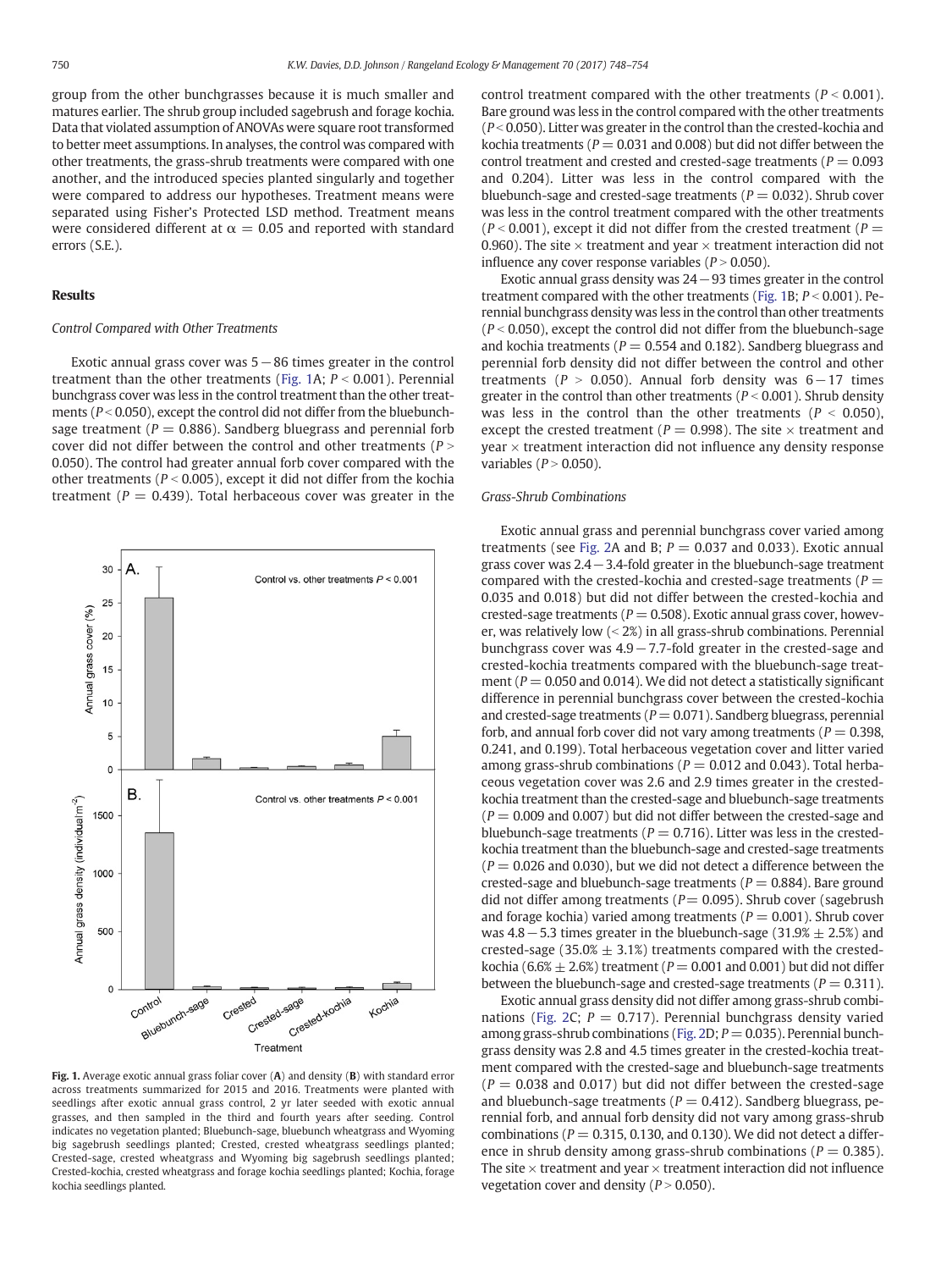<span id="page-3-0"></span>

Fig. 2. Average exotic annual grass and bunchgrass foliar cover (A & B) and density (C & D) with standard error across treatments summarized for 2015 and 2016. Bluebunch-sage indicates bluebunch wheatgrass and Wyoming big sagebrush seedlings planted; Crested-kochia, crested wheatgrass and forage kochia seedlings planted; Crested-sage, crested wheatgrass and Wyoming big sagebrush seedlings planted. Different lowercase letters signify differences ( $P < 0.05$ ) among treatments for response variable.



Fig. 3. Average exotic annual grass and bunchgrass foliar cover  $(A \otimes B)$  and density  $(C \otimes D)$  with standard error across treatments summarized for 2015 and 2016. Crested indicates crested wheatgrass seedlings planted; Crested-kochia, crested wheatgrass and forage kochia seedlings planted; Kochia, forage kochia seedlings planted. Different lowercase letters signify differences ( $P < 0.05$ ) among treatments for response variable.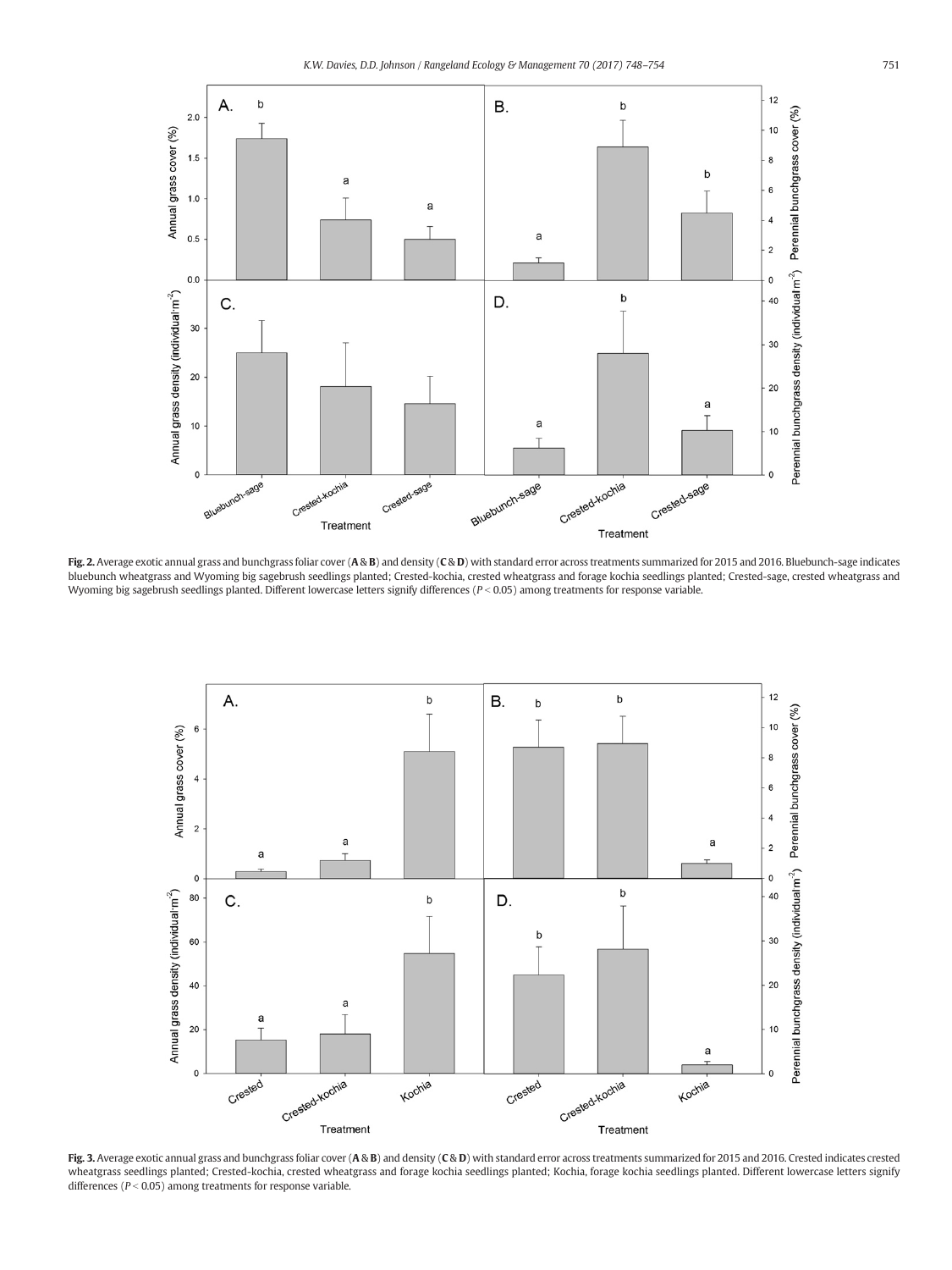#### Crested and Kochia

Exotic annual grass and perennial bunchgrass cover differed among treatments [\(Fig. 3](#page-3-0)A and D;  $P = 0.034$  and 0.021). Exotic annual grass cover was 16.3 and 6.8 times greater in the kochia treatment compared with the crested and crested-kochia treatments ( $P = 0.019$  and 0.026) but did not differ between the crested and crested-kochia treatments  $(P = 0.750)$ . Bunchgrass cover was approximately ninefold greater in the crested and crested-kochia treatments compared with the kochia treatment ( $P = 0.014$  and 0.013). Perennial bunchgrass cover was similar between the crested and crested-kochia treatments ( $P = 0.907$ ). Sandberg bluegrass, perennial forb, annual forb, total herbaceous, litter, and bare ground cover did not differ among treatments ( $P > 0.050$ ). Shrub cover varied among treatments ( $P = 0.011$ ). Shrub cover was greater in the kochia (18.7%  $\pm$  5.3%) treatment than the crested (0.2%)  $\pm$  0.1%) and crested-kochia (6.6%  $\pm$  2.6%) treatments (P < 0.001 and 0.006) and greater in the crested-kochia treatment compared with the crested treatment ( $P = 0.008$ ).

Exotic annual grass and perennial bunchgrass density varied among treatments (see [Fig. 3C](#page-3-0) and D;  $P = 0.049$  and 0.030). Annual grass density was 3.6 and 6.0 times greater in the kochia treatment compared with the crested and crested-kochia treatments ( $P = 0.037$  and 0.046) but did not differ between the crested and crested-kochia treatments  $(P = 0.840)$ . Perennial bunchgrass density was more than 10 times greater in the crested and crested-kochia treatments compared with the kochia treatment ( $P = 0.032$  and 0.014) but was similar between the crested and crested-kochia treatments ( $P = 0.397$ ). Sandberg bluegrass, perennial forb, and annual forb densities did not vary among treatments ( $P > 0.050$ ). Shrub density differed among treatments ( $P =$ 0.018) with fewer shrubs occurring in the crested treatment compared with the crested-kochia and kochia treatments ( $P = 0.034$  and 0.007). Shrub density did not differ between the crested-kochia and kochia treatments ( $P = 0.138$ ). The site  $\times$  treatment and year  $\times$  treatment interaction did not influence vegetation cover and density ( $P > 0.050$ ).

#### **Discussion**

Established native and introduced perennial vegetation limited reinvasion by exotic annual grasses whether planted individually or in combinations. Perennial vegetation limited exotic annual grass cover to  $\le$  5% compared with  $>$  25% in the control (no perennial vegetation established) treatment. Similarly, [Davies \(2010\)](#page-5-0) and [Davies et al.](#page-5-0) [\(2015\)](#page-5-0) found that successful establishment of perennial grasses limited exotic annual grass reinvasion. The high exotic annual grass cover in the control treatment suggests that without establishment of perennial vegetation after control, annual grasses will reinvade and dominate sagebrush steppe communities. This is in agreement with other studies showing exotic annual grasses often quickly reinvade and dominate sagebrush steppe if perennial vegetation is not established after control ([Monaco et al., 2005; Sheley et al., 2012; Davies et al., 2015](#page-6-0)). Therefore, control of exotic annual grasses should, in most situations, only be implemented if establishment of perennial vegetation is also planned.

The ability of different grass-shrub combinations to suppress exotic annual grass cover varied; however, all combinations resulted in exotic annual grass cover of  $<$  2%. In addition, exotic annual grass density did not differ among grass-shrub combination even though one of the combinations was solely composed of natives. Our research indicates that established native species can resist reinvasion by exotic annual grasses. However, native species generally do not establish as well as introduced species in low-elevation sagebrush communities [\(Robertson et al.,](#page-6-0) [1966; Hull, 1974; Eiswerth et al., 2009; Boyd and Davies, 2010\)](#page-6-0) and when seeded after annual grass control may fail to establish perennial-dominated communities ([Davies et al., 2015](#page-5-0)). Considering prior research and our current study, the critical issue limiting the use of natives in revegetation after exotic annual grass control in the sagebrush steppe is the establishment of seeded native vegetation, not its ability to compete with exotic annual grasses once established. Thus, improving the ability of native vegetation to establish from seed through improved selection and possibly seed and seeding enhancement technologies (e.g., [Madsen et al., 2016\)](#page-5-0) represent important strategies for bolstering the utility of native species for revegetation of exotic annual grass−invaded sagebrush communities. Our research also highlights the potential value in evaluating the performance of additional native sagebrush steppe species and mixes for revegetation of annual grass−prone areas.

In addition, it would be valuable to evaluate different densities of established perennial vegetation, especially when coestablished with other vegetation to determine the effects of varying densities on reinvasion resistance and each other. For example, as Wyoming big sagebrush cover increases, bunchgrass productivity declines ([Rittenhouse and Sneva, 1976\)](#page-6-0). Similarly, our results suggest that the high planting density of sagebrush, which translated to high sagebrush cover, may have limited coplanted perennial bunchgrasses. Sagebrush cover exceeding 30% is more than double the average cover found in intact Wyoming big sagebrush communities [\(Davies et al., 2006](#page-5-0)). Thus, we strongly suspect that sagebrush competition was limiting resources for coplanted bunchgrasses.

Forage kochia has been widely recommended for seeding in the Great Basin to compete with exotic annual grasses [\(Stevens et al.,](#page-6-0) [1985; McArthur et al., 1990; Monsen and Turnipseed, 1990; Clements](#page-6-0) [et al., 1997](#page-6-0)). Similarly, our results show that forage kochia can suppress exotic annual grasses; however, crested wheatgrass and crested wheatgrass-forage kochia communities were more resistant to reinvasion by exotic annual grasses. Including a perennial bunchgrass in the revegetation plant community is probably crucial to resisting exotic annual grass invasion because of high niche overlap between perennial and annual grasses [\(James et al., 2008](#page-5-0)). Perennial bunchgrasses are often the most important plant group to limiting exotic annual grasses in sagebrush steppe communities ([Chambers et al., 2007; Davies,](#page-5-0) [2008\)](#page-5-0). Though we did not test niche separation, our results suggest that there is more separation between forage kochia and exotic annual grasses than bunchgrasses and exotic annual grasses. In support of this assertion, [Leonard et al. \(2008\)](#page-5-0) reported that cheatgrass compared with forage kochia competed more for soil nitrate with crested wheatgrass. The ability of forage kochia, at times, to establish in exotic annual grasslands without control of exotic annual grasses [\(McArthur et al.,](#page-6-0) [1990; Monsen and Turnipseed, 1990\)](#page-6-0) further suggests a large degree of niche separation between forage kochia and exotic annual grasses. Therefore, for the best suppression of exotic annual grasses, it appears that perennial bunchgrasses should be included in revegetation efforts that use forage kochia.

An additional concern with only seeding forage kochia after annual grass control is that forage kochia exhibits sporadic establishment in the Great Basin ([Haferkamp et al., 1990; Sheley et al., 2007](#page-5-0)). Forage kochia establishment has, at times, been poor after annual grass control with preemergent herbicides ([Morris et al., 2009; Davies et al., 2015](#page-6-0)). However, [Clements et al. \(1997\)](#page-5-0) estimated that forage kochia had a 70% chance of success when seeded on suitable sites, though crested wheatgrass chance of success was 80%. Therefore, to increase the likelihood of successful revegetation after annual grass control, we recommend that forage kochia and other similar species be used only in combination with other species in revegetation attempts.

Crested wheatgrass appears to be a strong competitor with exotic annual grasses. Treatments that included crested wheatgrass generally limited reinvasion of annual grasses more than other treatments. It has been well established that crested wheatgrass can effectively compete with exotic annuals and promote resistance to invasive species ([Miller, 1956; Arredondo et al., 1998; Davies, 2010; Davies et al.,](#page-6-0) [2015\)](#page-6-0). Crested wheatgrass is generally considered a more effective competitor with exotic annuals in the sagebrush ecosystem than native bunchgrasses because it is better at acquiring soil resources [\(Aguirre](#page-5-0) [and Johnson, 1991; Van Auken et al., 1992; Bilbrough and Caldwell,](#page-5-0)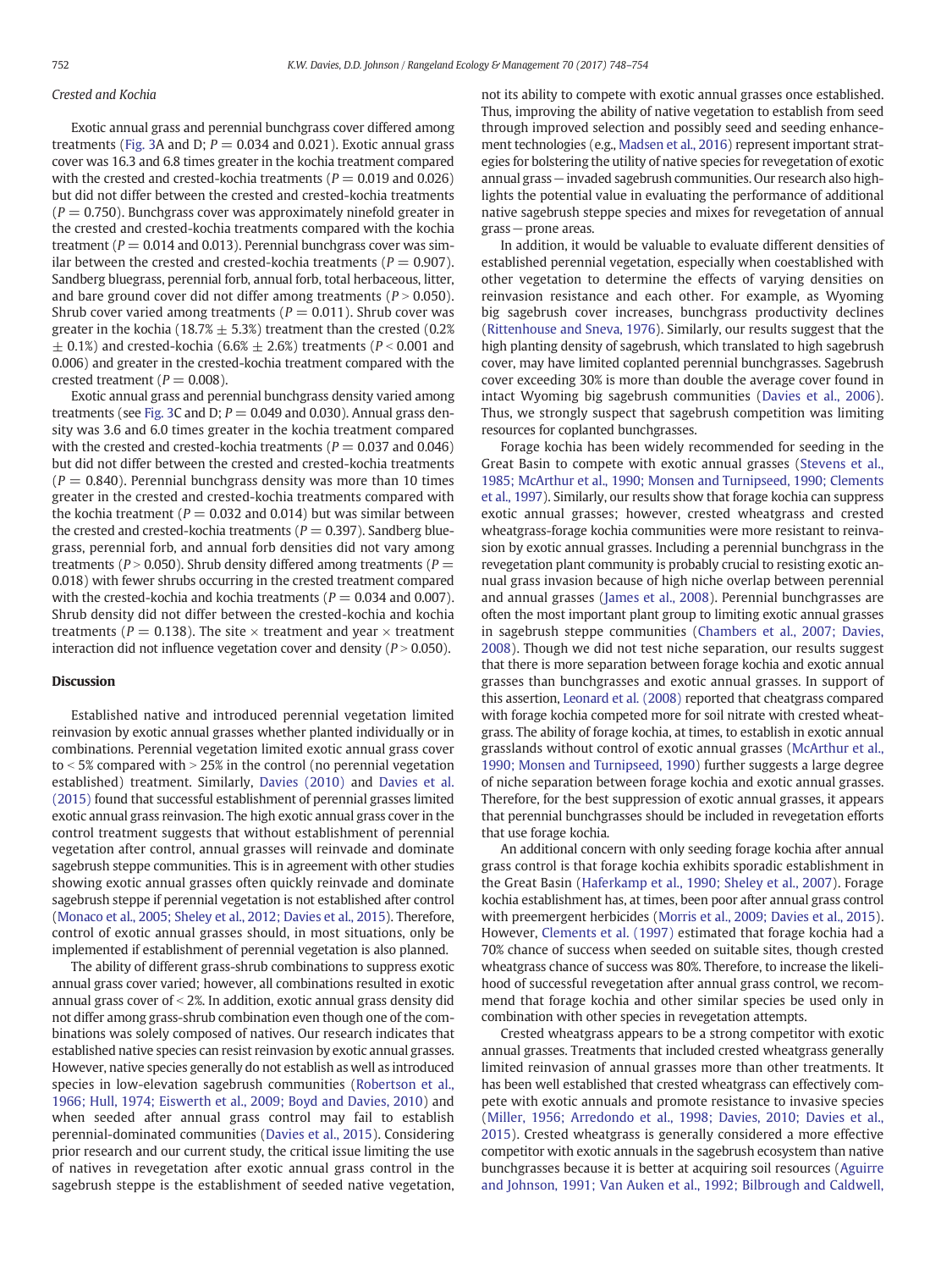<span id="page-5-0"></span>1997) and can increase photosynthetic water-use efficiency following defoliation (Hamerlynck et al., 2016). The success of crested wheatgrass in limiting exotic annuals may also be partially attributed to its high recruitment potential. For example, crested wheatgrass outrecruited native bunchgrasses by 10-fold over a 13-yr period ([Nafus et al.,](#page-6-0) [2015](#page-6-0)). Our results affirm that established crested wheatgrass communities are highly resistant to exotic annual grass invasion.

#### Implications

Established introduced or native perennial vegetation appears to convey resistance to reinvasion by exotic annual grasses following their control in sagebrush steppe communities. The viability of seeding native vegetation after exotic annual grass control in low-elevation sagebrush communities, however, is currently constrained by low establishment success and high costs (Davies et al., 2011; James et al., 2011; Nafus and Davies, 2014). In areas of high priority for restoration of native vegetation, bypassing the seed to seedling stage by planting seedlings may be a viable method for restoration after exotic annual grass control. We caution against solely using forage kochia as a revegetation species because resistance to exotic annual grass invasion was greater when a perennial bunchgrass was also established with kochia. As expected, established crested wheatgrass greatly limits exotic annual grass expression and, therefore, provides high resistance to exotic annual grass reinvasion after control. In addition, crested wheatgrass can be a cost-effective species to seed after annual grass control to establish a perennial-dominated plant community. However, it can be difficult to establish native vegetation in crested wheatgrass communities (Hulet et al., 2010; McAdoo et al., 2017). As such, managers should determine if established crested wheatgrass communities meet their long-term management goals. Coseeding crested wheatgrass and sagebrush may be a possible approach to have a high probability of limiting exotic annual grass reinvasion and establishing a native-introduced plant community that provides many of the same ecosystem services as a native community, such as sagebrush-obligate wildlife habitat, reliable livestock forage, and a reduced likelihood of frequent wildfires. Though there are numerous combinations of native, introduced, and native-introduced species that could be evaluated for revegetating annual grass−invaded sagebrush steppe, our research demonstrates that successful establishment of perennial vegetation greatly reduces reinvasion by exotic annual grasses. Therefore, management should focus on ensuring that species selected for revegetation successfully establish, which may necessitate that more costly and labor-intensive methods be implemented for species that are prone to failing to establish when seeded.

#### Acknowledgments

We are grateful to Woody Strachan and numerous summer students who assisted with data collection. We also thank Aleta Nafus for assisting with plot setup. We also greatly appreciate the Bureau of Land Management for allowing this research to be conducted on lands they administer. We are also grateful for thoughtful reviews of earlier versions of this manuscript by Drs. Dave Ganskopp and Erik Hamerlynck.

#### References

- Aguirre, L., Johnson, D.A., 1991. Infl[uence of temperature and cheatgrass competition on](http://refhub.elsevier.com/S1550-7424(17)30057-X/rf0005) [seedling development of two bunchgrasses. Journal of Range Management 44,](http://refhub.elsevier.com/S1550-7424(17)30057-X/rf0005) [347](http://refhub.elsevier.com/S1550-7424(17)30057-X/rf0005)–354.
- Arredondo, J.T., Jones, T.A., Johnson, D.A., 1998. [Seedling growth of Intermountain](http://refhub.elsevier.com/S1550-7424(17)30057-X/rf0010) [perennial and weedy annual grasses. Journal of Range Management 51, 584](http://refhub.elsevier.com/S1550-7424(17)30057-X/rf0010)–589.
- Bilbrough, C.J., Caldwell, M.M., 1997. [Exploitation of springtime ephemeral N pulses by six](http://refhub.elsevier.com/S1550-7424(17)30057-X/rf0015) [Great Basin plant species. Ecology 78, 231](http://refhub.elsevier.com/S1550-7424(17)30057-X/rf0015)–243.
- Boyd, C.S., Davies, K.W., 2010. [Shrub microsite in](http://refhub.elsevier.com/S1550-7424(17)30057-X/rf0020)fluences post-fire perennial grass [establishment. Rangeland Ecology & Management 63, 248](http://refhub.elsevier.com/S1550-7424(17)30057-X/rf0020)–252.
- Brooks, M.L., D'Antonio, C.M., Richardson, D.M., Grace, J.B., Keeley, J., DiTomaso, J.M., Hobbs, R.J., Pellant, M., Pyke, D., 2004. [Effect of invasive alien plants on](http://refhub.elsevier.com/S1550-7424(17)30057-X/rf0025) fire regimes. [BioScience 54, 677](http://refhub.elsevier.com/S1550-7424(17)30057-X/rf0025)–688.
- Chambers, J.C., Meyer, S.E., Whittaker, A., Roundy, B.A., Blank, R.R., 2007. [What makes](http://refhub.elsevier.com/S1550-7424(17)30057-X/rf0030) [great basin sagebrush ecosystems invasible by](http://refhub.elsevier.com/S1550-7424(17)30057-X/rf0030) Bromus tectorum? Ecology Mono[graphs 77, 117](http://refhub.elsevier.com/S1550-7424(17)30057-X/rf0030)–145.
- Clausnitzer, D.W., Borman, M.M., Johnson, D.E., 1999. [Competition between](http://refhub.elsevier.com/S1550-7424(17)30057-X/rf0035) Elymus elymoides and [Taeniatherum caput-medusae](http://refhub.elsevier.com/S1550-7424(17)30057-X/rf0035). Weed Science 47, 720–728.
- Clements, C.D., Gray, K.J., Young, J.A., 1997. [Forage kochia: to seed or not to seed.](http://refhub.elsevier.com/S1550-7424(17)30057-X/rf0040) [Rangelands 19, 29](http://refhub.elsevier.com/S1550-7424(17)30057-X/rf0040)–31.
- D'Antonio, C.M., Vitousek, P.M., 1992. [Biological invasions by exotic grasses, the grass/](http://refhub.elsevier.com/S1550-7424(17)30057-X/rf0045)fire [cycle, and global change. Annual Review of Ecology Systems 23, 63](http://refhub.elsevier.com/S1550-7424(17)30057-X/rf0045)–87.
- Davies, K.W., 2008. [Medusahead dispersal and establishment in sagebrush steppe plant](http://refhub.elsevier.com/S1550-7424(17)30057-X/rf0050) [communities. Rangeland Ecology & Management 61, 110](http://refhub.elsevier.com/S1550-7424(17)30057-X/rf0050)–115.
- Davies, K.W., 2010. [Revegetation of medusahead-invaded sagebrush steppe. Rangeland](http://refhub.elsevier.com/S1550-7424(17)30057-X/rf0055) [Ecology & Management 63, 564](http://refhub.elsevier.com/S1550-7424(17)30057-X/rf0055)–571.
- Davies, K.W., 2011. [Plant community diversity and native plant abundance decline with](http://refhub.elsevier.com/S1550-7424(17)30057-X/rf0060) [increasing abundance of an exotic annual grass. Oecologia 167, 481](http://refhub.elsevier.com/S1550-7424(17)30057-X/rf0060)–491.
- Davies, K.W., Nafus, A.M., 2013. [Exotic annual grass invasion alters fuel amounts, continu](http://refhub.elsevier.com/S1550-7424(17)30057-X/rf0065)[ity and moisture content. International Journal of Wildland Fire 22, 353](http://refhub.elsevier.com/S1550-7424(17)30057-X/rf0065)–358.
- Davies, K.W., Sheley, R.L., 2011. [Promoting native vegetation and diversity in exotic annu](http://refhub.elsevier.com/S1550-7424(17)30057-X/rf0070)[al grass infestations. Restoration Ecology 19, 159](http://refhub.elsevier.com/S1550-7424(17)30057-X/rf0070)–165.
- Davies, K.W., Svejcar, T.J., 2008. [Comparison of medusahead-invaded and noninvaded](http://refhub.elsevier.com/S1550-7424(17)30057-X/rf0075) [Wyoming big sagebrush steppe in southeastern Oregon. Rangeland Ecology & Man](http://refhub.elsevier.com/S1550-7424(17)30057-X/rf0075)[agement 61, 623](http://refhub.elsevier.com/S1550-7424(17)30057-X/rf0075)–629.
- Davies, K.W., Bates, J.D., Miller, R.F., 2006. [Vegetation characteristics across part of the](http://refhub.elsevier.com/S1550-7424(17)30057-X/rf0080) [Wyoming big sagebrush alliance. Rangeland Ecology & Management 59, 567](http://refhub.elsevier.com/S1550-7424(17)30057-X/rf0080)–575.
- Davies, K.W., Nafus, A.M., Sheley, R.L., 2010. [Non-native competitive perennial grass im](http://refhub.elsevier.com/S1550-7424(17)30057-X/rf0085)[pedes the spread of an invasive annual grass. Biology Invasions 12, 3187](http://refhub.elsevier.com/S1550-7424(17)30057-X/rf0085)–3194.
- Davies, K.W., Boyd, C.S., Beck, J.L., Bates, J.D., Svejcar, T.J., Gregg, M.A., 2011. [Saving the](http://refhub.elsevier.com/S1550-7424(17)30057-X/rf0090) [sagebrush sea: an ecosystem conservation plan for big sagebrush plant communities.](http://refhub.elsevier.com/S1550-7424(17)30057-X/rf0090) [Biology Conservation 144, 2573](http://refhub.elsevier.com/S1550-7424(17)30057-X/rf0090)–2584.
- Davies, K.W., Nafus, A.M., Johnson, D.D., 2013. [Are early summer wild](http://refhub.elsevier.com/S1550-7424(17)30057-X/rf0095)fires an opportunity [to revegetate exotic annual grass-invaded plant communities? Rangeland Ecology &](http://refhub.elsevier.com/S1550-7424(17)30057-X/rf0095) [Management 66, 234](http://refhub.elsevier.com/S1550-7424(17)30057-X/rf0095)–240.
- Davies, K.W., Madsen, M.D., Nafus, A.M., Boyd, C.S., Johnson, D.D., 2014. [Can imazapic and](http://refhub.elsevier.com/S1550-7424(17)30057-X/rf0100) [seeding be applied simultaneously to rehabilitate medusahead-invaded rangeland?](http://refhub.elsevier.com/S1550-7424(17)30057-X/rf0100) [Single vs. multiple entry. Rangeland Ecology & Management 67, 650](http://refhub.elsevier.com/S1550-7424(17)30057-X/rf0100)–656.
- Davies, K.W., Boyd, C.S., Johnson, D.D., Nafus, A.M., Madsen, M.D., 2015. [Success of seeding](http://refhub.elsevier.com/S1550-7424(17)30057-X/rf0105) [native compared to introduced perennial vegetation for revegetating medusahead](http://refhub.elsevier.com/S1550-7424(17)30057-X/rf0105)[invaded sagebrush rangeland. Rangeland Ecology & Management 68, 224](http://refhub.elsevier.com/S1550-7424(17)30057-X/rf0105)–230.
- DiTomaso, J.M., 2000. [Invasive weeds in rangelands: species, impacts, and management.](http://refhub.elsevier.com/S1550-7424(17)30057-X/rf0110) [Weed Science 48, 255](http://refhub.elsevier.com/S1550-7424(17)30057-X/rf0110)–265.
- Eiswerth, M.E., Krauter, K., Swanson, S.R., Zielinski, M., 2009. Post-fi[re seeding on Wyo](http://refhub.elsevier.com/S1550-7424(17)30057-X/rf0115)[ming big sagebrush ecological sites: regression analyses of seeded nonnative and na](http://refhub.elsevier.com/S1550-7424(17)30057-X/rf0115)[tive species densities. Journal of Environmental Management 90, 1320](http://refhub.elsevier.com/S1550-7424(17)30057-X/rf0115)–1325.
- Elseroad, A.C., Rudd, N.T., 2011. [Can imazapic increase native species abundance in](http://refhub.elsevier.com/S1550-7424(17)30057-X/rf0120) cheagrass (Bromus tectorum) [invaded native plant communities? Rangeland Ecology](http://refhub.elsevier.com/S1550-7424(17)30057-X/rf0120) [& Management 64, 641](http://refhub.elsevier.com/S1550-7424(17)30057-X/rf0120)–648.
- Gunnell, K.T., Monaco, T.A., Call, C.A., Ransom, C.V., 2010. [Seedling interference and niche](http://refhub.elsevier.com/S1550-7424(17)30057-X/rf0125) [differentiation between crested wheatgrass and contrasting native Great Basin spe](http://refhub.elsevier.com/S1550-7424(17)30057-X/rf0125)[cies. Rangeland Ecology & Management 63, 443](http://refhub.elsevier.com/S1550-7424(17)30057-X/rf0125)–449.
- Haferkamp, M.R., Ganskopp, D.C., Marietta, K.L., Knapp, B.W., 1990. [Environmental in](http://refhub.elsevier.com/S1550-7424(17)30057-X/rf0130)flu[ences of germination of utricles and seedling establishment of](http://refhub.elsevier.com/S1550-7424(17)30057-X/rf0130) 'immigrant' forage [kochia. Journal of Range Management 43, 518](http://refhub.elsevier.com/S1550-7424(17)30057-X/rf0130)–522.
- Hamerlynck, E.P., Smith, B.S., Sheley, R.L., Svejcar, T.J., 2016. [Compensatory photosynthe](http://refhub.elsevier.com/S1550-7424(17)30057-X/rf0135)sis, water-use effi[ciency and biomass allocation of defoliated exotic and native](http://refhub.elsevier.com/S1550-7424(17)30057-X/rf0135) [bunchgrass seedlings. Rangeland Ecology & Management 69, 206](http://refhub.elsevier.com/S1550-7424(17)30057-X/rf0135)–214.
- Heinrichs, D.H., Bolton, J.L., 1950. [Studies on the competition of crested wheat-grass with](http://refhub.elsevier.com/S1550-7424(17)30057-X/rf0140) [perennial native species. Science Agriculture 30, 428](http://refhub.elsevier.com/S1550-7424(17)30057-X/rf0140)–443.
- Hulet, A., Roundy, B.A., Jessop, B., 2010. [Crested wheatgrass control and native plant](http://refhub.elsevier.com/S1550-7424(17)30057-X/rf0145) [establishment in Utah. Rangeland Ecology & Management 63, 450](http://refhub.elsevier.com/S1550-7424(17)30057-X/rf0145)–460.
- Hull Jr., A.C., 1974. [Species for seeding arid rangeland in southern Idaho. Journal of Range](http://refhub.elsevier.com/S1550-7424(17)30057-X/rf0150) [Management 27, 216](http://refhub.elsevier.com/S1550-7424(17)30057-X/rf0150)–218.
- James, J.J., Davies, K.W., Sheley, R.L., Aanderud, Z.T., 2008. [Linking nitrogen partitioning](http://refhub.elsevier.com/S1550-7424(17)30057-X/rf0155) [and species abundance to invasion resistance in the Great Basin. Oecologia 156,](http://refhub.elsevier.com/S1550-7424(17)30057-X/rf0155) [637](http://refhub.elsevier.com/S1550-7424(17)30057-X/rf0155)–648.
- James, J.J., Svejcar, T.J., Rinella, M.J., 2011. [Demographic processes limiting seedling](http://refhub.elsevier.com/S1550-7424(17)30057-X/rf0160) [recruitment in arid grassland restoration. Journal of Applied Ecology 48, 961](http://refhub.elsevier.com/S1550-7424(17)30057-X/rf0160)–969.
- Kyser, G.B., DiTomaso, J.M., Doran, M.P., Orloff, S.B., Wilson, R.G., Lancaster, D.L., Lile, D.F., Porath, M.L., 2007. Control of medusahead [\(Taeniatherum caput-medusae\)](http://refhub.elsevier.com/S1550-7424(17)30057-X/rf0165) and other [annual grasses with imazapic. Weed Technology 21, 66](http://refhub.elsevier.com/S1550-7424(17)30057-X/rf0165)–75.
- Leonard, E.D., Monaco, T.A., Stark, J.M., Ryel, R.J., 2008. [Invasive forb, annual grass, and](http://refhub.elsevier.com/S1550-7424(17)30057-X/rf0170) [exotic shrub competition with three sagebrush-steppe growth forms: acquisition of](http://refhub.elsevier.com/S1550-7424(17)30057-X/rf0170) [a spring](http://refhub.elsevier.com/S1550-7424(17)30057-X/rf0170) 15[N tracer. Invasive Plant Science Management 1, 168](http://refhub.elsevier.com/S1550-7424(17)30057-X/rf0170)–177.
- Littell, R.C., Milliken, G.A., Stroup, W.W., Wolfinger, R.D., 1996. [SAS System for mixed](http://refhub.elsevier.com/S1550-7424(17)30057-X/rf0175) [models. SAS Institute, Inc., Cary, NC, USA \(633 pp.\).](http://refhub.elsevier.com/S1550-7424(17)30057-X/rf0175)
- Mack, R.N., 1981. Invasion of Bromus tectorum [L. into western North America:](http://refhub.elsevier.com/S1550-7424(17)30057-X/rf0180) [an ecological chronicle. Agro-Ecosystem 7, 145](http://refhub.elsevier.com/S1550-7424(17)30057-X/rf0180)–165.
- Mack, R.N., Simberloff, D., Lonsdale, W.M., Evans, H., Clout, M., Bazzaz, F.A., 2000. [Biotic](http://refhub.elsevier.com/S1550-7424(17)30057-X/rf0185) [invasions: causes, epidemiology, global consequences, and control. Ecology Applications](http://refhub.elsevier.com/S1550-7424(17)30057-X/rf0185) [10, 689](http://refhub.elsevier.com/S1550-7424(17)30057-X/rf0185)–710.
- Madsen, M.D., Davies, K.W., Boyd, C.S., Kerby, J.D., Svejcar, T.J., 2016. [Emerging seed](http://refhub.elsevier.com/S1550-7424(17)30057-X/rf0190) [enhancement technologies for overcoming barriers to restoration. Restoration Ecology](http://refhub.elsevier.com/S1550-7424(17)30057-X/rf0190) [24, S77](http://refhub.elsevier.com/S1550-7424(17)30057-X/rf0190)–S84.